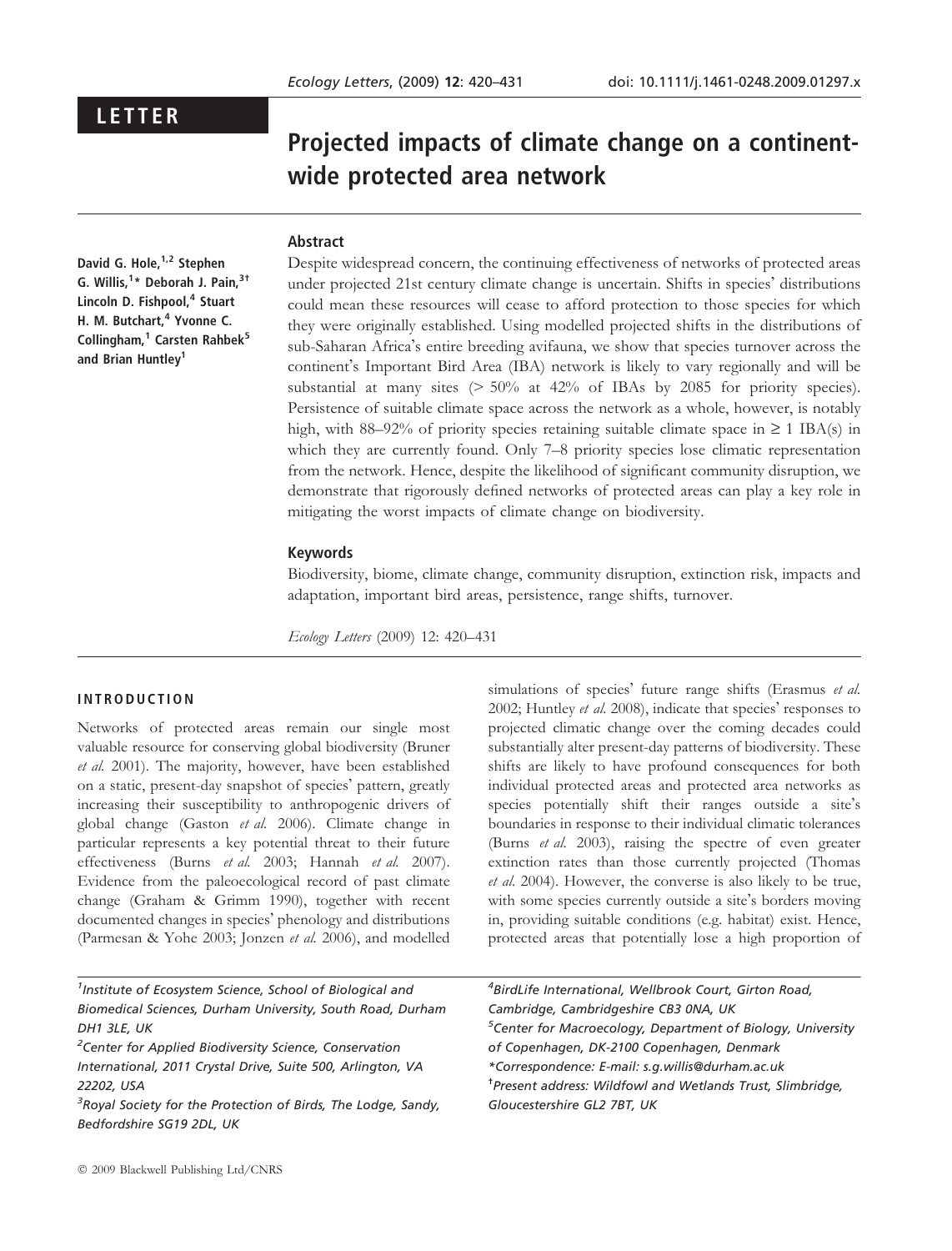their current species complement under climate change may well gain a suite of new colonizers in the future. If we are to be proactive in responding to these projected changes through, for example, the development of adaptation strategies aimed at maintaining and improving the effectiveness of protected areas and networks, then it is crucial that we evaluate the projected impacts of climate change on species turnover and persistence across time (and hence the level of community disruption) within those networks.

Several recent attempts have been made to assess the risks posed by climate change to theoretical and/or realworld reserves, using modelled projections of species' future distributional shifts, together with a range of conservation planning tools to assess projected changes in species representation now and in the future (Araujo et al. 2004; Hannah et al. 2007). However, no assessment of the potential risks to a rigorously defined, existing network, at a pan-continental scale, has yet been made.

The network of Important Bird Areas (IBAs) across sub-Saharan Africa (defined here as sites south of 20° N latitude and excluding islands) represents an ideal system with which to test the resilience of a real-world network to projected climate change. The network comprises a continent-wide series of 863 sites across 42 countries and territories, covering c. 2 079 306  $km^2$  or 7% of the continent. Sites range in size from less than 10 ha to almost 8 million ha (with a median of  $c$ . 36 000 ha). These sites have been identified as being critical for the conservation of avian biodiversity in the face of the overwhelming threats of habitat loss and fragmentation (Fishpool & Evans 2001). Despite their demonstrated importance, more than 40% currently lack any form of protected status under national or international law. Sites identified as IBAs meet one of four globally standardized criteria: (i) they contain significant numbers of one or more globally threatened species [i.e. those listed as Critically Endangered, Endangered or Vulnerable on the IUCN Red List (http://www.iucnredlist.org)]; (ii) they represent a set of sites that together hold a suite of restricted-range or (iii) biome-restricted species; and/or (iv) they hold exceptionally large numbers (i.e. above a given threshold) of individuals of congregatory species (Fishpool & Evans 2001). Together, they support 875 species meeting these criteria (i.e. species that trigger IBA designation), with the network also likely to represent a significant proportion of the region's entire terrestrial breeding avifauna of 1679 species.

Here, we address the specific concern of whether the network will retain its efficacy under projected climatic change. We used the modelled relationship between current climatic variables and the present-day distributions [i.e. the climate envelopes (Pearson & Dawson 2003)] of 1608 bird species, including 815 species meeting criteria 1–3 above (henceforth referred to as 'priority species'), to determine

projected levels of avian community turnover and persistence across the sub-Saharan African IBA network. We utilized two modelling methodologies and three general circulation models (GCMs), across three future time periods (centred on 2025, 2055 and 2085) to represent inherent variability in projections. This also allowed a pragmatic assessment of conservation implications within a timescale relevant to current conservation planning objectives [e.g. post-2010 Convention on Biological Diversity (CBD) targets], as well as providing end-of-century projections that highlight the potential ramifications if serious steps towards mitigation (i.e.  $CO<sub>2</sub>$  emissions reductions) are not forthcoming.

We show that while rates of turnover are projected to be substantial in individual IBAs within certain regions, the persistence of individual species across the network as a whole is remarkably high.

## MATERIALS AND METHODS

## General approach

To forecast current and potential future avian community composition of individual IBAs, we first derived climate envelope models for all  $1608$  species at  $1^\circ$  resolution across sub-Saharan Africa, using two modelling methodologies [species–climate response surfaces (CRS) and generalized additive models (GAM) – see Climate envelope modelling approach below]. We then projected these species models onto individual climates [representing the present and the three future scenarios (GCMs) and time periods] for each IBA and used the modelled probabilities of occurrence to generate current and potential future expected species inventories. We carried out a rigorous validation of these current expected inventories by comparing them against observed inventories (i.e. species lists for individual IBAs derived from long-term monitoring) for a subset of IBAs, which indicated our approach is robust. We define species turnover for each IBA as the sum of colonizers (species for which the IBA becomes climatically suitable in the future) and emigrants (species for which the climate becomes unsuitable) divided by the total species number for which the IBA is climatically suitable in the present plus the total species number for which the IBA is climatically suitable in the future (calculated individually for the 2025, 2055 and 2085 time periods for each of the three GCMs) (Diamond 1969). We define species persistence for each IBA as the proportion of species for which the climate is suitable in the present that also retain suitable climate space in the future. To represent the variability inherent in our ensemble of future climate scenarios, values are expressed as the range across the three GCMs. We also use ensemble turnover and ensemble persistence where pertinent, defined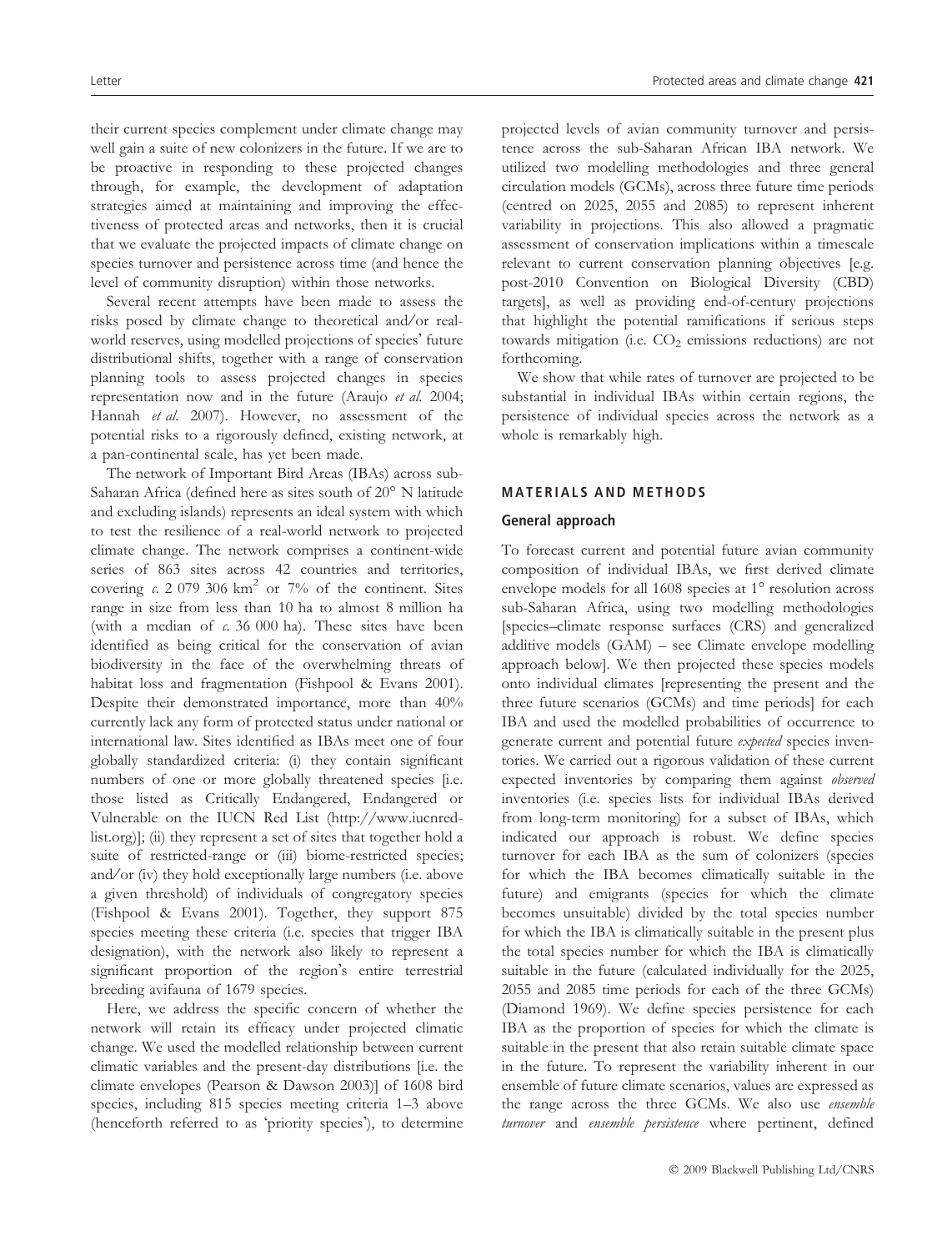simply as the mean of the three GCMs. As both modelling methodologies (CRS and GAM) produced qualitatively and quantitatively similar results, for clarity we present only the results of analyses based on the more robust methodology (CRS). However, figures equivalent to Figs 1 and 2, but presenting the results obtained using GAMs, are available as Supporting Information for comparison (Figs S1 and S2).

#### Species' distributions and current climate data

We used comprehensive distributional data for all terrestrial bird species breeding in sub-Saharan Africa, provided by the Zoological Museum of the University of Copenhagen (Jetz & Rahbek 2002). Data for 1608 species (the entire breeding avifauna of 1679 species minus 71 species recorded from fewer than five grid cells for which modelling was impractical), including 815 priority species, were available as presence-absence in the 1963  $1^{\circ} \times 1^{\circ}$  latitude-longitude (c. 111 km  $\times$  111 km at the equator) cells encompassing the continental land-mass south of latitude 20° N. Taxonomy followed that of BirdLife International (full taxonomy available at http://www.birdlife.org/datazone/species/ downloads/BirdLife\_Checklist\_Version\_0.xls). Digitized IBA boundaries were provided as a GIS polygon coverage by BirdLife International. We used all IBAs within the region that contain a significant terrestrial (as opposed to marine) component and for which a spatial extent has been defined (803 of 863 IBAs). Mean monthly temperature and precipitation data for sub-Saharan Africa were obtained from a global dataset (Hijmans et al. 2005; http:// www.worldclim.org) as 2.5<sup>'</sup> resolution grids, representing the period 1950–2000 (i.e. the present).  $1^{\circ}$  resolution grids for each monthly variable were derived by ranking the 2.5<sup>'</sup> cells comprising each  $1^\circ$  cell by elevation, omitting the upper and lower quartiles of 2.5<sup>'</sup> cells, then calculating the mean of the remainder. By calculating variables in this manner, the resulting values were representative of mean conditions in each cell and were not distorted by inclusion of atypical values from areas of extreme high/low elevation. We chose seven bioclimatic variables *a priori* for their previously demonstrated utility in modelling the climate envelopes of a wide range of bird species in Europe and Africa (Huntley et al. 2006): mean temperature of the coldest month; mean temperature of the warmest month; an estimate of the ratio of actual to potential evapotranspiration; wet season duration; wet season intensity; dry season duration; and dry season intensity. The latter four variables were chosen to reflect seasonality in moisture availability (for definitions and derivations see Huntley et al. 2006). For each species, we then used the first three variables along with one of the four seasonality variables for modelling [the procedure for selection of the fourth variable for each



Figure 1 Projected turnover within 803 IBAs for: (a) whole avian communities and (b) priority species. Plots are for three future time periods and for three future climate scenarios: hashed bars represent HadCM3; white bars GFDL-R30 and dark-grey bars ECHAM4. For each box-plot: the black line indicates the median; ends of the box are the lower and upper quartiles; circles represent 'outliers' (i.e. values  $\geq 1.5 \leq 3$  box lengths from the ends of the box; asterisks are 'extreme' values (i.e.  $>$  3 box lengths away); whiskers represent maximum and minimum values, not including outliers or extreme values.

species is described in detail elsewhere (Huntley et al. 2006)]. Models were fitted using only four variables because we could not identify a biologically plausible basis for including additional variables and because the additional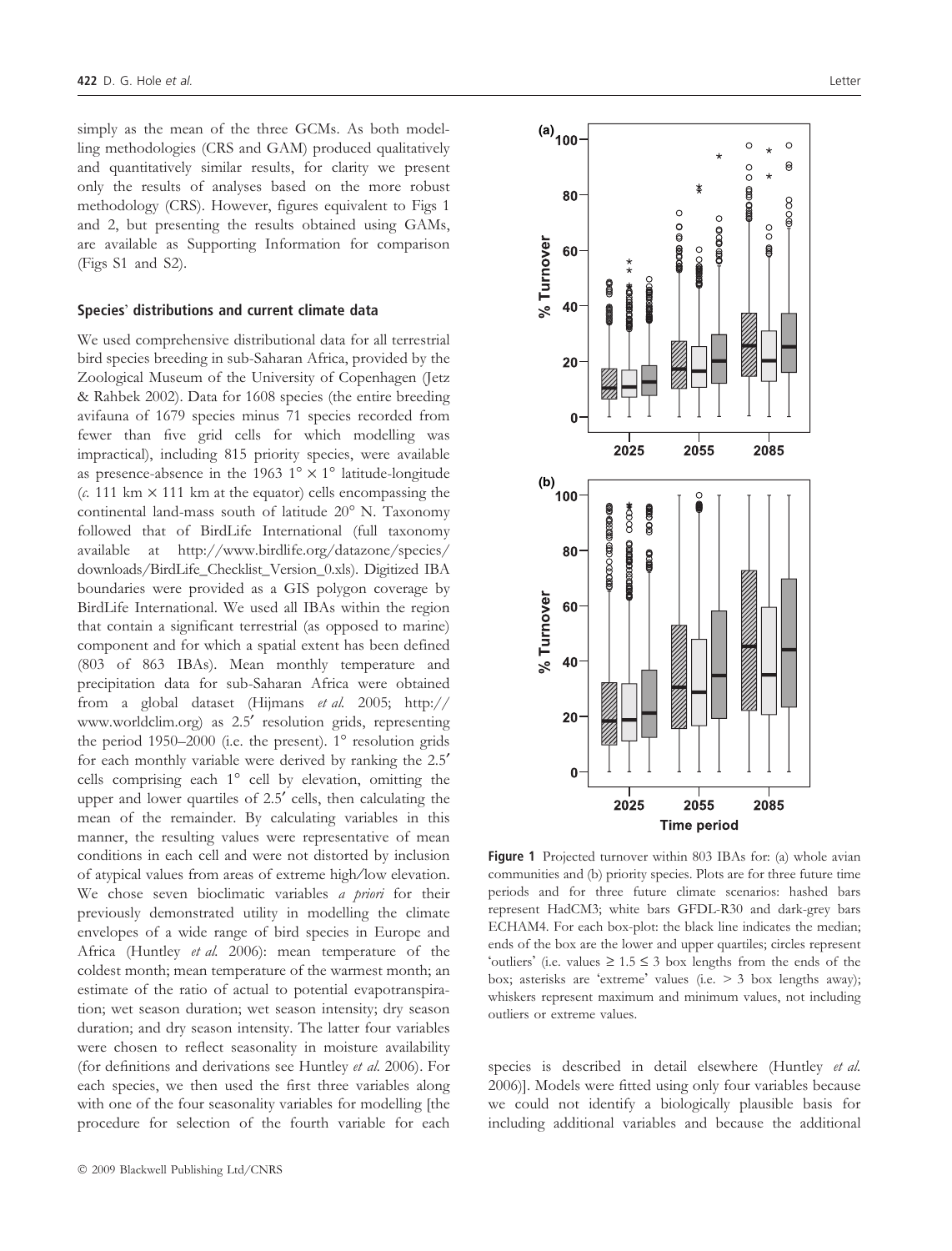

Figure 2 Spatial pattern of projected percentage ensemble turnover of priority species within Important Bird Areas (IBAs) by 2085. Ensemble turnover of priority species for each individual IBA is calculated as the mean species turnover for the three future climate scenarios (i.e. the three GCMs) for the time period 2085. Absolute percentage turnover for each IBA is placed into one of five classes, with warmer colours representing higher projected turnover.

explanatory power of even the fourth variable was often small (Huntley et al. 2006).

## Future climate change ensemble

Projections of future climate change were obtained from transient simulations of three GCMs: HadCM3 (Gordon et al. 2000), ECHAM4 (Roeckner et al. 1996) and GFDL-R30 (Knutson et al. 1999), for the intermediate SRES B2a emissions scenario and for three time periods; 30 year averages approximating to 2025, 2055 and 2085 (http:// www.ipcc-data.org/sres/gcm\_data.html). The three GCMs used have an equilibrium sensitivity for global mean temperature close to the mean for the nine models included in the Intergovernmental Panel on Climate Change (IPCC) Third Assessment Report (Cubasch et al. 2001). With respect to simulated precipitation, however, GFDL-R30 is relatively wet, HadCM3 is close to the mean for all nine models, while ECHAM4 is relatively dry, thereby enabling us to represent a principal element of uncertainty in future projections within our ensemble. For each GCM, temperature and precipitation anomalies between present and future time periods were interpolated to 2.5<sup>'</sup> resolution and applied to the values of the Worldclim present-day climate. 1° grids were then generated as above, before calculating values for each bioclimatic variable.

#### Climate envelope modelling approach

The climate envelope of a species represents the modelled statistical association between its present-day distribution and current climatic variables (Pearson & Dawson 2003). This model can be transposed from climate space into geographic space, allowing estimation of the species' current distributional area. Future distributions can then be estimated by projecting this relationship onto scenarios of climate change, assuming that current relationships between climate and distribution are retained.

To investigate potential variability in future projections arising from modelling methodology (Thuiller 2004), we developed 1° resolution models (based on the same datasets and species-specific bioclimatic variable combinations) using two techniques: (i) CRS, a methodology that uses locally weighted regression to fit a response surface to species' presence–absence data. It makes no assumption about the general form of the relationship between a species' probability of occurrence and each bioclimatic variable, and any extrapolation of the fitted model is highly conservative. Previous work has shown it to be effective in modelling the distributions of a range of taxa (Huntley et al. 2004); (ii) GAM, a generic methodology, implemented in the statistical package R2.5.1 (http://www.r-project.org). While a wide range of modelling methodologies can be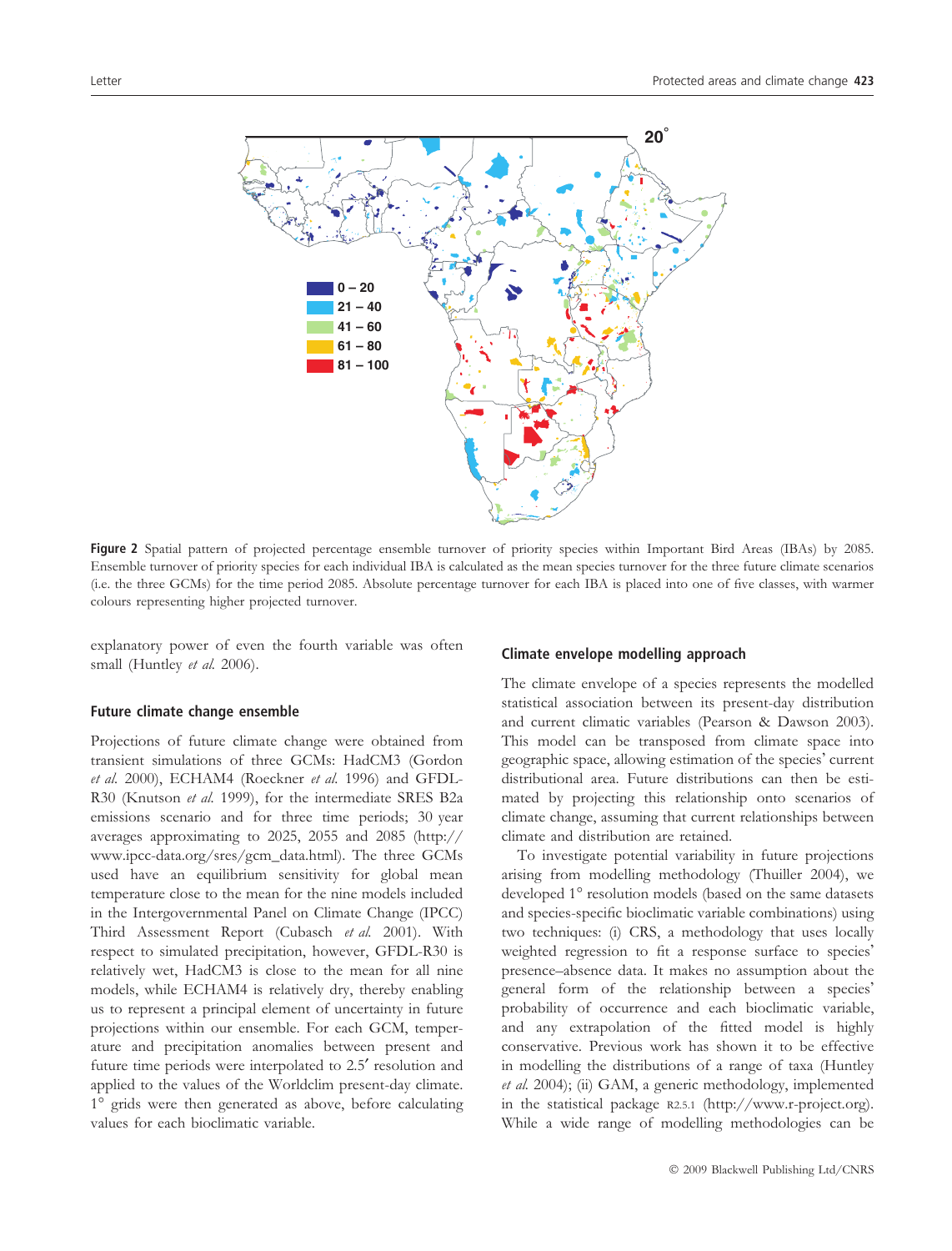utilized to characterize the climate envelope of a species (e.g. Elith et al. 2006), there is considerable debate over which methodology(ies) are 'best' and even how 'best' is defined. As a result, some researchers advocate a model ensemble approach [sensu the use of an ensemble of climate change scenarios (Araujo & New 2007)]. There is, however, currently no systematic approach for choosing, for example, which of the many modelling methodologies to incorporate into the ensemble; how to select candidate independent variables from the essentially unlimited pool of abiotic and biotic variables that exists; how to weight different models' contributions according to how 'well' they represent a species' distribution in the present; or how to assess a particular model's ability to extrapolate onto potentially novel climates in the future. Hence, rather than attempting to combine arbitrarily the results of the two modelling methodologies, we assessed the ability of each to simulate the observed inventories of 64 IBAs. Paired *t*-tests on both our assessment metrics [sensitivity and true skill statistic (TSS) – see IBA modelling approach] for the 64 IBAs indicated that CRS performed consistently better (on sensitivity:  $t = 2.451$ ,  $P < 0.05$ ; on TSS:  $t = 2.621$ ,  $P < 0.05$ ). Hence, all analyses presented herein are based on the CRS modelling approach (see Figs S1 and S2 for a comparison using GAMs).

Validation of CRS models for species recorded from  $> 20$  1° grid cells was carried out through K-fold partitioning, with projection performance assessed using the values obtained for the area under the curve (AUC) of a receiveroperating characteristic plot (Fielding & Bell 1997)  $(K = 100$ , with replacement; models calibrated on a 70% random sample of the observed data; projection accuracy evaluated on the remaining 30%). We fitted models for 1401 species; 89% of species exhibited K-fold partitioned AUCs  $\geq$  0.9 [0.952  $\pm$  0.035; median  $\pm$  standard deviation (SD)] indicating high model performance (Swets 1988) (no species had a K-fold partitioned AUC < 0.7) [median omission and commission error rates (Fielding & Bell 1997) across all 1401 full models (i.e. using all observed data for each species)  $\pm$  SD = 0.163  $\pm$  0.103; 0.023  $\pm$  0.046 respectively]. For the 207 species recorded from 20 or fewer 1<sup>o</sup> grid cells, validation was carried out, for each species, via a jack-knifing approach. Taking the observed data, the first of the 1963 1° grid cells comprising sub-Saharan Africa was dropped. A model was then fitted on the remaining data and used to simulate the probability of occurrence in the dropped cell. The dropped cell was then replaced and the process repeated with the next cell and so on until all 1963 cells had been dropped in turn. Projection accuracy was then assessed via AUC through comparing the observed distribution with the simulated probabilities of occurrence across all 1963 cells. Eighty-three per cent of species exhibited a jack-knifed AUC  $\geq 0.9$  (0.986  $\pm$  0.075; median ± SD) again indicating high-model performance [median omission and commission error rates across all 207 full models  $\pm$  SD = 0.286  $\pm$  0.161; 0.001  $\pm$  0.002 respectively].

## IBA modelling approach

Our IBA modeling approach had two key objectives: the first was to reduce any potential bias caused by the mismatch in scale between the species' models (generated at  $1^\circ$  resolution) and many of the smaller (or very large) IBAs. This precluded determining a species' presence or absence within an IBA based simply on the intersection of each IBA polygon with each species' 1° modelled distribution. The second was to retain the distinctive climatic character of each IBA to maximize our ability to predict its species' assemblage. For topographically diverse IBAs and those with a large spatial extent, this precluded generating a simple mean climate, because such an approach would even out the climatic variability inherent across large elevational and/or latitudinal gradients. To meet these two objectives, we therefore characterized one or more bioclimates for each individual IBA and used these, together with our species' 1° models, to simulate directly each species' presence or absence in each IBA. This was achieved using a spatial intersection, within a GIS, of the IBA polygons, a generic 1 grid and 2.5¢ grids for each of the seven bioclimatic variables and for elevation, according to the following procedure: (i) Each IBA polygon was intersected with the 2.5' elevation grid (together with the seven bioclimatic variable grids) to determine the identity of the 2.5' cells comprising each IBA and the elevational range of those cells. (ii) Each IBA polygon was then intersected with the generic 1° grid to determine the IBA's spatial extent. (iii) If the IBA's component 2.5' cells spanned an elevation  $\leq 600$  m and its extent was  $\leq 1^{\circ}$  of longitude or latitude, then the value of each bioclimatic variable for that IBA (i.e. its bioclimate) was computed based on its component 2.5<sup>'</sup> cells, in the same manner as described previously (see Species' distributions and current climate data). (iv) If the IBA's extent was  $> 1^\circ$  of longitude or latitude, the IBA polygon was split into two or more sub-polygons (i.e. with each laying entirely within a single  $1^\circ$  cell). Values for each bioclimatic variable were then computed based on the 2.5' cells comprising each sub-polygon as described previously, thereby generating two or more bioclimates for that IBA. (v) However, if the elevational range of either the full IBA polygon or a subpolygon exceeded 600 m, then the component 2.5' cells were stratified into two or more elevational bands, where the number of bands was determined as: one plus the integer portion of the result of dividing the elevational range in metres by 600. A 600-m threshold was chosen on the basis of the mean temperature lapse rate ( $c$ . 6 °C km<sup>-1</sup>) and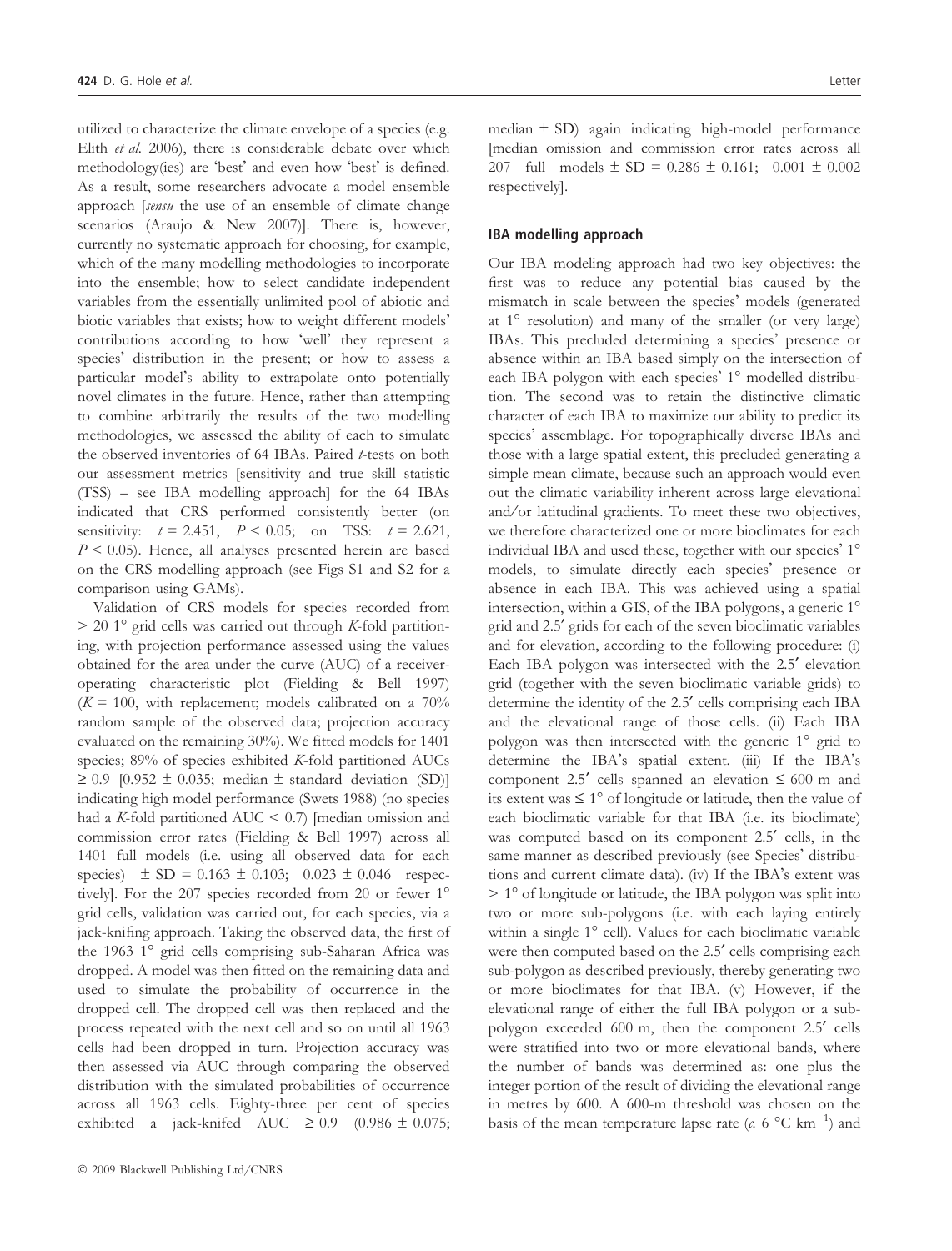the magnitude of the uncertainty typical of interpolated climatic values ( $c. \pm 1$  °C for temperature variables). Application of this threshold resulted in elevational bands between 300 and 600 m, with the mean temperature for adjacent bands thus generally differing by an amount comparable with or greater than the inherent uncertainty in the interpolated values. Bioclimatic values were then computed based on the component 2.5<sup>'</sup> cells comprising each elevational band, of each IBA polygon or sub-polygon, as described previously, and thereby potentially generating multiple bioclimates for that IBA. (vi) Finally, the  $1^\circ$  models for all 1608 species were projected onto each IBA's bioclimate(s), for the present and for all time periods and GCMs.

To express the probabilities of occurrence simulated by each model as presence or absence of the species, we applied the threshold probability that maximized Cohen's  $\kappa$ for the  $1^{\circ}$  model (Cohen 1960; Huntley *et al.* 2006). Expected species inventories for each IBA were then generated according to each species' presence or absence as defined by this threshold. Where an IBA consisted of > 1 bioclimate, a species was regarded as present if its probability of occurrence exceeded the threshold in at least one of the bioclimates characterized for that IBA.

Despite our best efforts, some errors of omission (false negatives) and commission (false positives) are inevitable when projecting species' 1<sup>°</sup> models onto the bioclimate(s) of individual IBAs; commission errors in particular are likely, because a species has a much higher likelihood of being absent from an IBA for non-climatic reasons (e.g. lack of suitable habitat) than from a  $1^\circ$  cell. To validate our approach, we therefore compared our expected inventories for the present with observed species inventories for individual IBAs where sufficient monitoring has occurred such that observed inventories are likely to be largely (although never entirely) complete. Comparison of modelled with observed inventories for 64 IBAs in five relatively datarich countries indicates our approach is robust; (median sensitivity  $\pm$  SD = 88  $\pm$  11%; median Hansen–Kuiper discriminant [or TSS (Allouche *et al.* 2006)]  $\pm$  SD = 0.721  $\pm$ 0.137; see Table S1). Note that this analysis also provides a further independent validation of our CRS models for all species.

## RESULTS

Across all IBAs in the network, projected turnover of both whole avian communities (i.e. all bird species modelled to be present within an IBA) and the subset of priority species clearly increases with time period, as climate change becomes more pronounced towards the end of the century (Meehl et al. 2007) (Fig. 1). Variability is also evident across our ensemble of future climate scenarios, notably between the wet GCM (GFDL-R30) and the two drier GCMs (HadCM3 and ECHAM4). However, Jaccard similarity coefficients, generated across all modelled IBA inventories for whole avian communities, indicate a high degree of concordance among GCMs, across all three time periods (Table S2). Hence, despite some variability in turnover, absolute species composition within individual IBAs exhibits a high degree of consistency between GCMs, further increasing confidence that our modelled projections are robust.

Median projected turnover across all IBAs for whole avian communities is  $10-13\%$  by 2025, rising to 20-26% by 2085, and for priority species, 18–21% rising to 35– 45%. Consistently higher turnover in this group is likely a result of the tendency for range- and biome-restricted species to show greater sensitivity to climate change, arising from their comparatively narrow climatic niches, in contrast to more widespread and generalist species (Thuiller et al. 2005). This is reflected by a significantly smaller overlap between the present and projected 2085 ranges of the 815 priority species, in comparison with the remaining 793 species (median overlap for priority species = 31.5%; non-priority species = 56.3%;  $t = 12.6$ ,  $P < 0.001$ ; analysis based on each species' 1° modelled distribution for the present and ensemble mean distribution across GCMs for 2085). However, turnover is distributed unevenly across the continent. Areas of high ensemble turnover for 2085 show a similar spatial pattern for both whole avian communities (Fig. S3) and priority species (Fig. 2) but are far more pronounced in the latter. Areas of high ensemble turnover for priority species are evident as a swathe running east–south-east across southern Africa, from Angola and northern Namibia, to Mozambique, and north–north-east from north-eastern South Africa to the Ethiopian Highlands. The Horn of Africa and west coast of Senegal also exhibit substantial turnover. Ensemble persistence (Fig. S4) follows a similar, but inverse, geographical pattern (compare Fig. 2 with Fig. S4). As an illustration of this regional disparity, of the 58 IBAs within Botswana, Zimbabwe and Zambia [a region of relatively low ensemble persistence comprising large elements of the Kalahari-Highveld and Zambezian biomes (Fishpool & Evans 2001)], 83% are projected to retain suitable climate space for more than half of their current whole avian community complement by 2085, with 24% retaining suitable climate space for more than half of their complement of priority species. This contrasts with 100% and 95% respectively for the 64 IBAs found within Nigeria, Cameroon and the Central African Republic [a similar-sized region of relatively high ensemble persistence, composed primarily of the Sudan-Guinea Savanna and Guinea-Congo Forest biomes (Fishpool & Evans 2001)].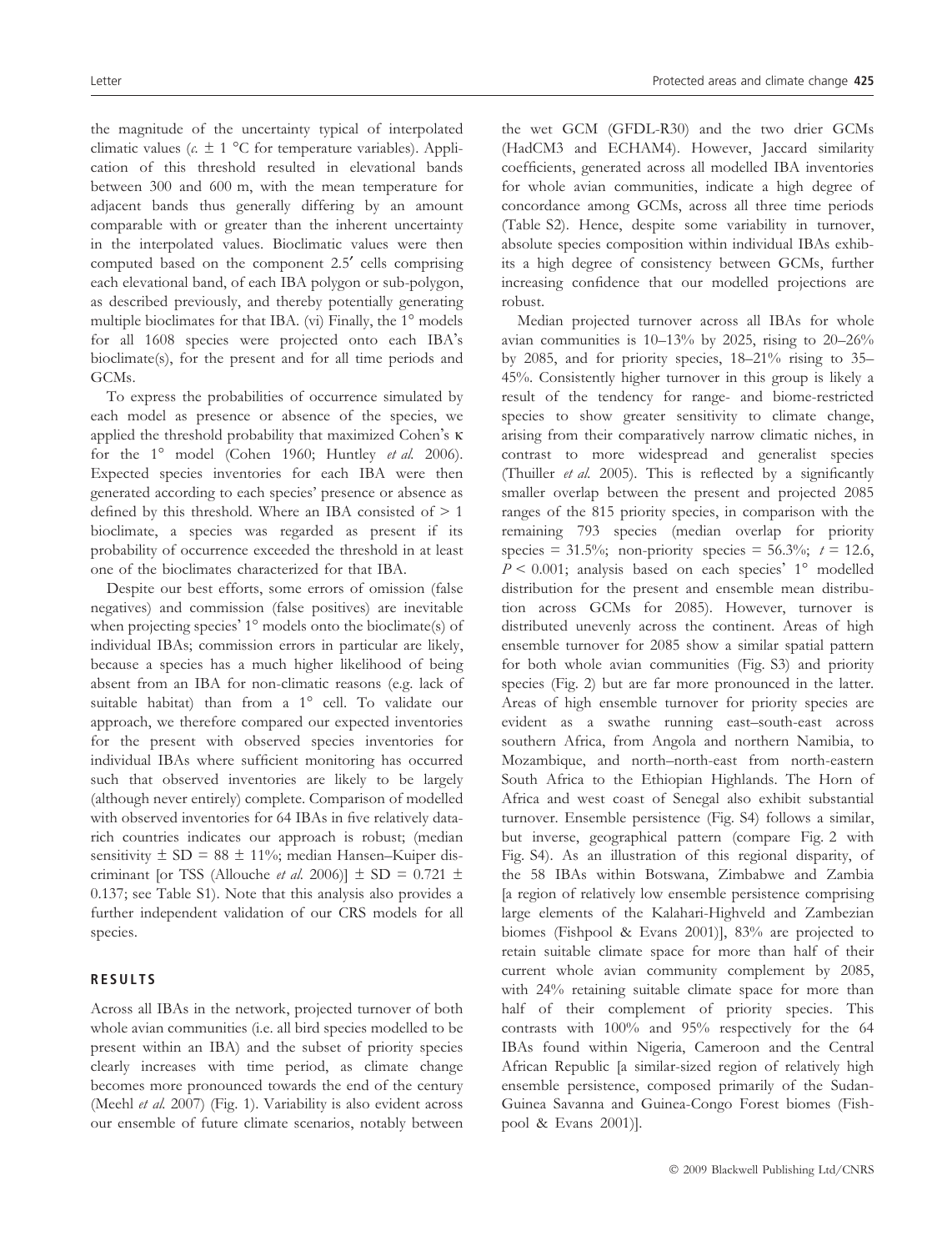| Biome                     | No.<br>species | Median % change in IBA<br>representation by: |       |                |
|---------------------------|----------------|----------------------------------------------|-------|----------------|
|                           |                | 2025                                         | 2055  | 2085           |
| Afrotropical<br>Highlands | 178            | $-16$                                        | $-29$ | $-41$          |
| East African Coast        | 35             | 10                                           | 18    | 17             |
| Fynbos                    | 8              | $-10$                                        | $-48$ | $-61$          |
| Guinea-Congo<br>Forests   | 263            | 8                                            | 11    | 15             |
| Kalahari-Highveld         | 13             | $-7$                                         | $-15$ | $-17$          |
| Lake Victoria<br>Basin    | 12             | $-24$                                        | $-34$ | $-36$          |
| Namib-Karoo               | 22             | $-22$                                        | $-46$ | $-63$          |
| Sahara-Sindian            | 13             | $-3$                                         | 6     | 37             |
| Sahel                     | 16             | $-7$                                         | 5     | $\overline{4}$ |
| Somali-Masai              | 113            | $-6$                                         | $-11$ | $-19$          |
| Sudan & Guinea<br>Savanna | 53             | 26                                           | 49    | 70             |
| Zambezian                 | 61             | $-13$                                        | $-24$ | $-33$          |
| (Not biome<br>restricted) | 28             | $-10$                                        | $-26$ | $-34$          |
| Total/median<br>change    | 815            | $-7$                                         | $-15$ | $-19$          |

Table 1 Projected change in IBA representation of priority species

Projected change in IBA representation of priority species categorized by biome [787 of the 815 priority species are restricted to one of the 12 biomes defined across sub-Saharan Africa (Fishpool & Evans 2001)]. Percentage change in representation is defined as the change in the number of IBAs a species is projected to occur in, between the present and future time period, expressed as a percentage of the number of IBAs a species is projected to occur in at present, and averaged across the three GCMs.

The spatial character of these turnover patterns becomes even clearer through examination of the projected change in IBA representation of priority species (defined here as the change in the number of IBAs in which a species is projected to occur, between the present and the future, averaged across GCMs), categorized by biome (Table 1). Of the 12 broad biome-types, species of the Namib-Karoo, Fynbos and Afrotropical Highland biomes are projected to lose the greatest IBA representation by  $2085$  (-63, -61 and  $-41\%$  respectively), while species of the Sudan & Guinea Savanna and Sahara-Sindian biomes in contrast are projected to increase their representation within IBAs by on average 70 and 37% respectively (note that the latter biome also extends into Asia; our results refer only to the African component). Moreover, these changes in representation are projected to become apparent even in the relatively short time window to 2025 (Table 1). Such patterns are likely to result from the shifts in, and disappearance of, extant climates, together with the probable generation of novel



Figure 3 Relationship between the number of projected emigrants and number of projected colonizers within individual Important Bird Areas (IBAs), for priority species. Number of emigrant species' is the number of priority species (averaged across the three GCMs) for which an IBA is projected to become climatically unsuitable by 2085 (+1 to allow logarithmic transformation); 'number of colonizing species' is the number of priority species (averaged across the three future climate scenarios) for which climatic conditions are projected to become suitable by 2085 (+1 to allow logarithmic transformation). Black line represents no net change in overall species number within an IBA (i.e. number of colonizers = number of emigrants).

climatic conditions, across Africa (rather than extant climates simply shifting to regions that are under-represented by the current IBA network) and is supported by recent evidence indicating that disappearing climates will be concentrated in tropical mountain regions and the poleward sides of continents (Williams et al. 2007). Our results therefore suggest that these changes could lead to substantial reductions in range and a consequently elevated extinction risk for species within these climatic zones (Sekercioglu et al. 2008).

Nevertheless, median projected persistence for whole avian communities (i.e. the persistence of all bird species modelled to occur currently within an individual IBA) across all IBAs in the network is notably high (74–80%), even for late 21st century (i.e. 2085) projections and remains substantial for priority species (55–68%). Furthermore, those IBAs projected to lose suitable climate space for the largest numbers of priority species are also projected to experience most new priority species' colonizations (Fig. 3). This likely reflects the representation of a diversity of climatic conditions within those IBAs, resulting from their tendency to be located in areas of relatively high relief [altitudinal range within IBAs correlates positively with numbers of both emigrant (Spearman's  $\rho = 0.312$ ,  $n = 803$ ,  $P \le 0.001$ ) and colonizing priority species ( $\rho = 0.250$ ,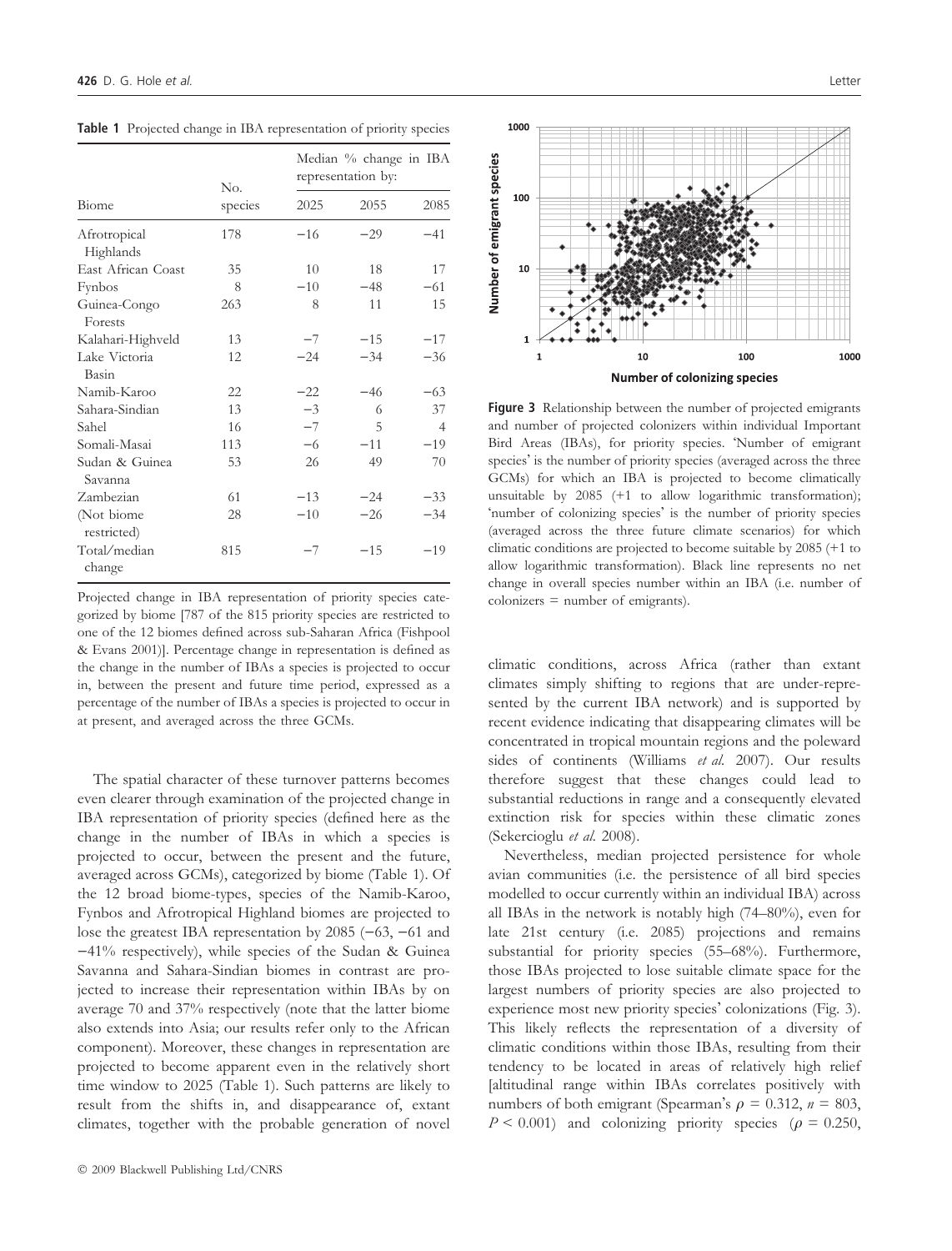$n = 803$ ,  $P < 0.001$ ], and hence the presence of relatively large numbers of priority species, whose diverse climatic requirements can be met. While such topographically related climatic diversity will also characterize the future climates of those IBAs, the regional-scale changes associated with climate change will likely modify all local climates within those IBAs. As a result, the climatic niches of many species currently present will disappear, while conditions will become suitable for many others to colonize.

Persistence at the level of the individual species meanwhile is remarkably high; of the 815 priority species triggering IBA designation, 714–746 (88–92%) are still projected to retain suitable climate space in one or more of the IBAs for which they are currently trigger species, by 2085. Of the remaining priority species, suitable climate space for 62–93 will become newly available in one or more IBA(s) elsewhere within the network. Only 7–8 priority species are projected to lose all suitable climate space from the network under late 21st century climate change.

## Caveats

The availability of species' distribution data is a key constraint when conducting regional studies across entire taxa, necessitating our use of  $1^\circ$  resolution distributional data for model development. As a result, there is a potential mismatch in scale between our species' models built at 1° resolution (a cell of c. 111  $\times$  111 km) and the many much smaller IBAs (smallest IBA considered is c. 10ha). We attempt to reduce any effect of this mismatch by projecting all 1608 individual species' models onto distinct climates characterized for each IBA at a much finer resolution. Nevertheless, at the scale of the smallest IBAs there is undoubtedly the potential for local meso/microclimate to diverge from interpolated values representative of the regional macroclimate, because of, for example, local topography, lake effects or proximity to the coast. For the 64 IBAs for which observed inventories are available, however, no evidence is apparent of the systematic bias in expected species' inventories that such divergence would generate. More important is the narrower range of habitats likely to be found in an IBA that is substantially smaller than the  $1^\circ$  cell in which it lies; this probably accounts for the observed tendency for expected species' inventories of the 64 IBAs to include species not found in their observed species' inventories (i.e. errors of commission due to an IBA being climatically suitable for a particular species, but lacking suitable habitat).

Second, in calculating our estimates of turnover, persistence and representation, we make the transparent assumption that all species will be able to realize their respective range shifts and colonize all IBAs in which the climate is projected to become suitable, as well as losing representation within IBAs for which the climate is projected to become unsuitable. In reality, however, it is unlikely for many species that projected climatic shifts within a protected area will lead to the immediate loss of, or colonization by, that species. Adaptation, for example, may permit future persistence under new climates (Thomas et al. 2001; Skelly et al. 2007). Phenotypic plasticity and metapopulation lag could result in a climatically induced extinction debt (Hanski & Ovaskainen 2002) in some regions, over and above that elicited by habitat loss and fragmentation (Nagelkerke et al. 2002). Hence, as climate change proceeds, some species could become committed to localized extinction even in apparently intact habitats. Conversely, but as importantly, realized colonization rates of individual species will be dependent upon realized shifts in critical habitat types and resources (e.g. prey species) (Graham & Grimm 1990) (likely to be a particularly important factor for habitat⁄resource specialists), speciesspecific dispersal ability and landscape permeability (Menendez et al. 2006). While these uncertainties will tend to reduce the rate of realized community disruption (i.e. by apparently reducing turnover and increasing persistence) in comparison with our projections, other factors may actually lead to higher rates than our projections indicate. For example, interactions between climate change and other drivers of global change (e.g. disease, invasive species) could result in local extinctions of species within an IBA before the changes in mean climatic conditions that actually affect those species have occurred (Dukes & Mooney 1999; Pounds et al. 2006). Indeed, such interactions are likely to increase in occurrence as 'extreme' climatic events become more common (Meehl et al. 2007), thereby exacerbating realized community disruption.

Quantifying these inherent uncertainties with our existing level of knowledge is clearly unfeasible. Our projections therefore simulate the committed (sensu Thomas et al. 2004) community disruption under climate change, whereas realized disruption within individual IBAs may occur over longer (or shorter) time periods, dependent upon these uncertainties. Nevertheless, we contend that our results are demonstrably robust. Under an assumption of zero (or very slow) dispersal, for example, representation of priority species (in terms of the number of IBAs in which a species is projected to be found in the future, in relation to the number of IBAs in which it currently triggers designation) would be projected to decline on average by 51–56%, with important ramifications for species' representation targets, particularly at regional and local scales. However, persistence at the level of individual species would remain notably high, because almost 90% of priority species are projected to retain suitable climate space within at least one IBA in which they currently trigger designation (i.e. no shifts in range are necessary).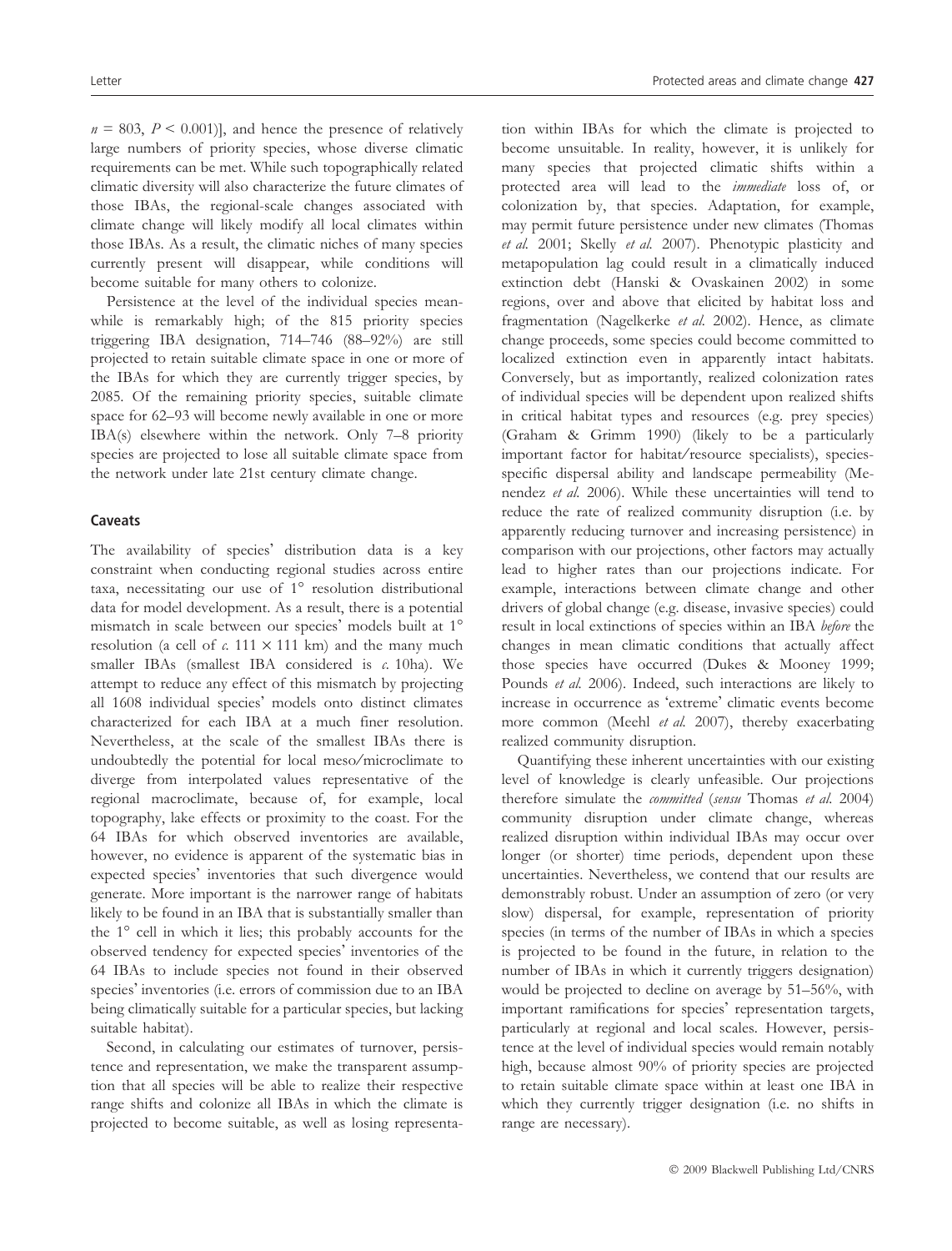Furthermore, the range shifts required to reach newly suitable IBAs, while substantial in a minority of cases, are far less so for the majority of species. For each of the 1608 species, we calculated the minimum geodesic distance between the centroid of each IBA projected to become newly climatically suitable for that species in the future (2085), and the centroid of the nearest IBA projected to be currently occupied. The median distance (across all 1608 species, and within a species, across all IBAs projected to become climatically suitable, averaged across GCMs) was 136.3 km (range = 18.8–5988 km). Hence, the median distance a species will have to shift each year from an IBA in which it is currently projected to occur, to occupy all newly climatically suitable IBAs by 2085, is c. 2 km. Despite this figure masking a wide range of variability across individual species, it suggests that the rates of turnover we project are potentially achievable and hence that our results represent a realistic scenario of community disruption as a consequence of 21st century climate change.

## **DISCUSSION**

Our results provide novel and unique support, at a pancontinental scale and across an entire taxon, for the broadly held, but until now largely untested contention that individual protected areas and entire networks will be committed to substantial community disruption as climate change proceeds. These impacts will not be random, but will instead differentially affect individual species, groups of species and entire regions, and hence the protected areas within them, to greatly varying extents. The potential for substantial impacts of climate change in some tropical regions is in contrast to recent work suggesting that humaninduced changes in land-use are the principal threat to avian communities in tropical and sub-tropical regions (Jetz et al. 2007). While in no way diminishing the proximate nature of the threat of anthropogenic habitat loss, our results highlight the risks of ignoring shifts in species' ranges in response to climate change and indicate that climate change is likely to be as great a threat to avian conservation in Africa as it is in higher latitudes, such as Europe (Huntley et al. 2008).

Such disruption would have profound implications for community stability and function [e.g. through loss or disruption of species-mediated ecological processes (Duffy 2003) and the generation of 'no-analogue' communities (Williams & Jackson 2007)], protected area management [e.g. representation targets (Margules & Pressey 2000)], and the maintenance of ecosystem services (Hector & Bagchi 2007). Moreover, our projections indicate that these impacts could become apparent on a timescale relevant to current conservation planning objectives (i.e. by 2025), with ramifications for post-2010 CBD targets. Meanwhile, by the late 21st century, a majority of IBAs within regions of highest projected turnover will no longer retain suitable climate for many of the species for which they were designated, but will instead potentially offer refuge to an entirely new species complement.

Perhaps the greatest conservation challenge we face therefore, is to facilitate the movement of species across the wider landscape, while ensuring the continued viability of individual protected areas, which often represent the last remnants of intact or semi-intact habitat within a region. The unique scale of our analysis, in terms of both number of species and geographical extent, highlights the urgent need for regionally focused, adaptive management approaches, targeted in the first instance towards regions of greatest projected turnover and lowest projected persistence. For the sub-Saharan African IBA network, these results will help to prioritize those strategies across regions and provide the basis of a framework for targeting adaptive management options. Such strategies should include: (i) increasing the number and size of protected areas to maximize the representation of the range of environmental conditions found in a region (Coulston & Riitters 2005), rather than simply maximizing the representation of individual species; (ii) increasing permeability within a matrix dominated by human land-use [e.g. through the provision of stepping stones and active management of current land uses to render them less inimical to biodiversity (Fischer et al. 2006)]; (iii) habitat restoration, where feasible, of critical habitat types to facilitate range-shifts, in particular for globally threatened and/or restricted-range species; (iv) regional or pancontinental species representation targets, that reflect the potential magnitude of species' range shifts; and (v) adequate monitoring to assess the efficacy, and inform the adaptive component, of management actions (Sutherland 2006). We would suggest that the latter is particularly crucial when dealing with a threat such as climate change, where uncertainty is high (Meehl et al. 2007). However, additional research is now urgently required to build on and refine the broad-scale analyses presented here. Regionally focused studies at a finer grain are needed to inform specific adaptive management actions at the level of individual IBAs and the surrounding landscape, where differing regional contexts and species' assemblages may necessitate novel solutions. Where finer-scale data for individual species are lacking, efforts to collect such data must be given greater importance. Without such data, the development, prioritization and targeting of adaptive management options cannot be effectively coupled with land cover and other fine-scale processes that define species' distributions at management-relevant scales.

More generally, a paradigm shift to explicitly incorporate climate change into the designation and management of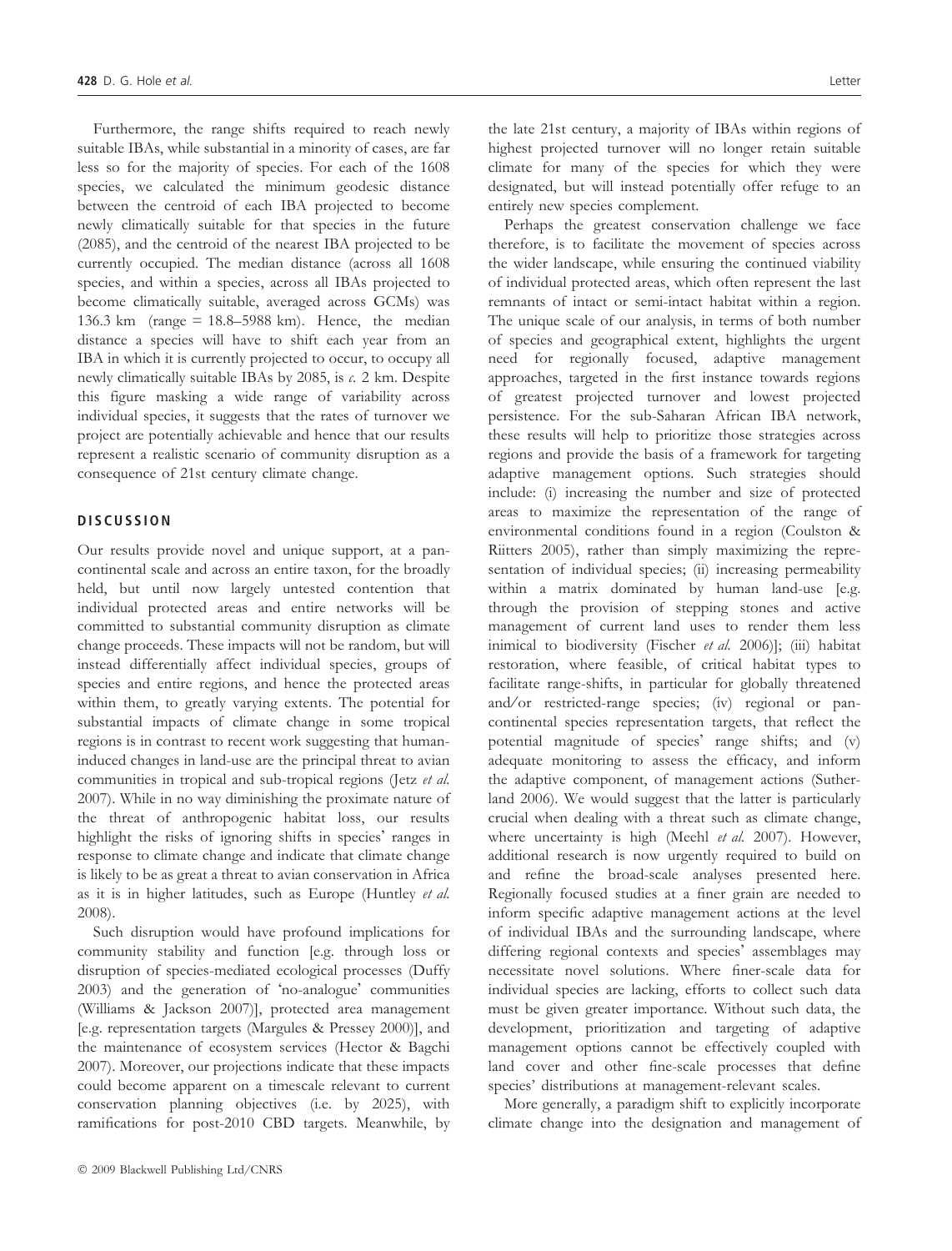protected areas and networks is a clear and pressing need. For example, the establishment of protected areas based solely on the premise that they will retain their current species complement must be re-evaluated, from both a conservation and legal perspective. Where new colonizers are species of conservation concern, these must be included in flexible management strategies, while difficult decisions are likely to have to be made where management practices currently seek to maintain a species in an area that may cease to be climatically suitable. Despite some recent innovative proposals (e.g. Pyke & Fischer 2005; Williams et al. 2005), there is the very real risk of doing too little, too late, with the price of delayed action, both in terms of cost and effectiveness, potentially prohibitively high (Fuller et al. 2007; Hannah et al. 2007).

Our analyses are based on future projections of climatic change from the IPCC Third Assessment Report (Cubasch et al. 2001). However, if we had been able to use the latest projections from the Fourth Assessment Report (Meehl et al. 2007) it is unlikely that our conclusions would differ. Mean global-projected changes in temperature and precipitation for a given SRES emissions scenario are almost identical in the two reports, while across sub-Saharan Africa regional patterns and magnitudes of mean-projected change are also broadly similar (Christensen et al. 2007). Of more concern, however, is that the time-scale for our projections is likely to prove conservative if the current  $CO<sub>2</sub>$  emissions trajectory continues. Emissions growth rate since 2000 has been greater than for even the most fossil-fuel intensive of the IPCC emissions scenarios and currently most closely resembles the A1FI storyline of the A1 scenario family (Raupach et al. 2007), with a projected temperature increase in the range of  $2.4-6.4$  °C (in comparison with 1.4–3.8 °C for the B2 scenario family used here) (IPCC 2007). Should this trend continue, then it is likely that our projections for avian turnover and persistence for 2085, will be manifest on a shorter time-scale, perhaps as early as 2055.

Despite these concerns, however, our projections indicate that the sub-Saharan African IBA network is manifestly robust, at least under medium-term projections of climatic change. Although predicated on the presence of under half of the region's avifauna, it includes the climatic niches of all 1608 species (all species modelled are projected to be currently found in one or more of the 803 IBAs). Further work is required to determine whether comparable representation would have been achieved had the network been established on the basis of some target other than the conservation of current patterns of diversity and, to a lesser extent, process (i.e. is the network's climatic robustness simply a function of its area?). Given that the network comprises just 7% of the land surface of Africa, however, it is likely that in fulfilling its remit, the network samples a

majority of Africa's unique, as well as generic climates, facilitating climatic representation of priority species, even under an ensemble of late 21st century climate change scenarios. We contend therefore that the effective conservation of much of the planet's biodiversity under climate change will depend upon rigorously defined networks of protected areas, displaying functional connectivity, at regional and continental scales.

## ACKNOWLEDGEMENTS

We thank Geoff Hilton for discussions during project development. We thank the BirdLife Africa Partnership, UNEP-World Conservation Monitoring Centre, Paul Britten, Graeme Buchanan, Richard Dean, Tim Dodman, Kenna Kelly, Pete Leonard and Ian Tarplee for assistance with IBA GIS polygons. Individual IBA species data were provided by Derek Pomeroy, Herbert Tushabe and Francoise Dowsett-Lemaire. We acknowledge helpful comments from three anonymous referees. This research was supported by a grant from the Royal Society for the Protection of Birds (RSPB).

#### **REFERENCES**

- Allouche, O., Tsoar, A. & Kadmon, R. (2006). Assessing the accuracy of species distribution models: prevalence, kappa and the true skill statistic (TSS). *J. Appl. Ecol.*, 43, 1223-1232.
- Araujo, M.B. & New, M. (2007). Ensemble forecasting of species distributions. Trends Ecol. Evol., 22, 42-47.
- Araujo, M.B., Cabeza, M., Thuiller, W., Hannah, L. & Williams, P.H. (2004). Would climate change drive species out of reserves? An assessment of existing reserve-selection methods. Glob. Chang. Biol., 10, 1618–1626.
- Bruner, A.G., Gullison, R.E., Rice, R.E. & da Fonseca, G.A.B. (2001). Effectiveness of parks in protecting tropical biodiversity. Science, 291, 125-128.
- Burns, C.E., Johnston, K.M. & Schmitz, O.J. (2003). Global climate change and mammalian species diversity in US national parks. Proc. Natl Acad. Sci. USA, 100, 11474-11477.
- Christensen, J.H., Hewitson, B., Busuioc, A., Chen, A., Gao, X., Held, I. et al. (2007). Regional climate projections. In: Climate Change 2007: The Physical Science Basis (eds Solomon, S., Qin, D., Manning, M., Chen, Z., Marquis, M., Averyt, K.B., Tignor, M. & Miller, H.L.). Cambridge University Press, Cambridge, pp. 847– 940.
- Cohen, J. (1960). A coefficient of agreement for nominal scales. Educ. Psychol. Meas., 20, 37–46.
- Coulston, J.W. & Riitters, K.H. (2005). Preserving biodiversity under current and future climates: a case study. Glob. Ecol. Biogeogr., 14, 31–38.
- Cubasch, U., Meehl, G.A., Boer, G.J., Stouffer, R.J., Dix, M., Noda, A. et al. (2001). Projections of future climate change. In: Climate Change 2001: The Scientific Basis (eds Houghton, J.T., Ding, Y., Griggs, D.J., Noguer, M., van der Linden, P.J., Dai, X., Maskell, K. & Johnson, C.A.). Cambridge University Press, Cambridge, pp. 525–582.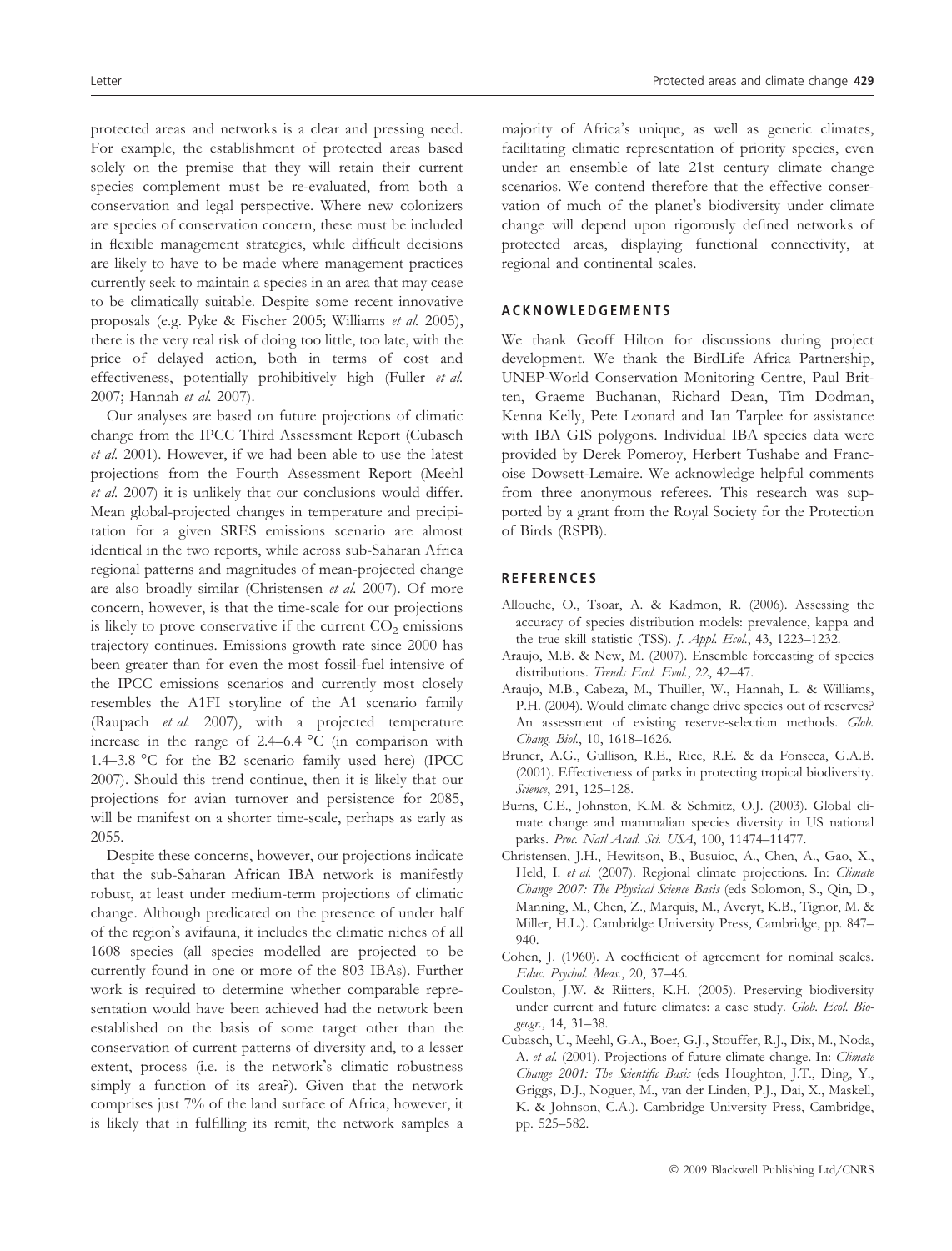- Diamond, J.M. (1969). Avifaunal equilibria and species turnover rates on the channel islands of California. Proc. Natl Acad. Sci. USA, 64, 57–63.
- Duffy, J.E. (2003). Biodiversity loss, trophic skew and ecosystem functioning. Ecol. Lett., 6, 680-687.
- Dukes, J.S. & Mooney, H.A. (1999). Does global change increase the success of biological invaders? Trends Ecol. Evol., 14, 135– 139.
- Elith, J., Graham, C.H., Anderson, R.P., Dudik, M., Ferrier, S., Guisan, A. et al. (2006). Novel methods improve prediction of species' distributions from occurrence data. Ecography, 29, 129-151.
- Erasmus, B.F.N., Van Jaarsveld, A.S., Chown, S.L., Kshatriya, M. & Wessels, K.J. (2002). Vulnerability of South African animal taxa to climate change. Glob. Chang. Biol., 8, 679-693.
- Fielding, A.H. & Bell, J.F. (1997). A review of methods for the assessment of prediction errors in conservation presence ⁄ absence models. Environ. Conserv., 24, 38–49.
- Fischer, J., Lindenmayer, D.B. & Manning, A.D. (2006). Biodiversity, ecosystem function, and resilience: ten guiding principles for commodity production landscapes. Front. Ecol. Environ., 4, 80–86.
- Fishpool, L.D.C. & Evans, M.I. (2001). Important Bird Areas in Africa and Associated Islands. Pisces Publications and BirdLife International, Cambridge.
- Fuller, T., Sanchez-Cordero, V., Illoldi-Rangel, P., Linaje, M. & Sarkar, S. (2007). The cost of postponing biodiversity conservation in Mexico. Biol. Conserv., 134, 593–600.
- Gaston, K.J., Charman, K., Jackson, S.F., Armsworth, P.R., Bonn, A., Briers, R.A. et al. (2006). The ecological effectiveness of protected areas: The United Kingdom. Biol. Conserv., 132, 76–87.
- Gordon, C., Cooper, C., Senior, C.A., Banks, H., Gregory, J.M., Johns, T.C. et al. (2000). The simulation of SST, sea ice extents and ocean heat transports in a version of the Hadley Centre coupled model without flux adjustments. Clim. Dynam., 16, 147-168.
- Graham, R.W. & Grimm, E.C. (1990). Effects of global climate change on the patterns of terrestrial biological communities. Trends Ecol. Evol., 5, 289–292.
- Hannah, L., Midgley, G., Andelman, S., Araujo, M., Hughes, G., Martinez-Meyer, E. et al. (2007). Protected area needs in a changing climate. Front. Ecol. Environ., 5, 131-138.
- Hanski, I. & Ovaskainen, O. (2002). Extinction debt at extinction threshold. Conserv. Biol., 16, 666–673.
- Hector, A. & Bagchi, R. (2007). Biodiversity and ecosystem multifunctionality. Nature, 448, 188–190.
- Hijmans, R.J., Cameron, S.E., Parra, J.L., Jones, P.G. & Jarvis, A. (2005). Very high resolution interpolated climate surfaces for global land areas. Int. J. Climatol., 25, 1965-1978.
- Huntley, B., Green, R.E., Collingham, Y.C., Hill, J.K., Willis, S.G., Bartlein, P.J. et al. (2004). The performance of models relating species geographical distributions to climate is independent of trophic level. Ecol. Lett., 7, 417-426.
- Huntley, B., Collingham, Y.C., Green, R.E., Hilton, G.M., Rahbek, C. & Willis, S.G. (2006). Potential impacts of climatic change upon geographical distributions of birds. Ibis, 148, 8–28.
- Huntley, B., Collingham, Y.C., Willis, S.G. & Green, R.E. (2008). Potential impacts of climatic change on European breeding birds. PLoS ONE, 3, 1–11.
- IPCC (2007). The Physical Science Basis. Summary for Policymakers. Intergovernmental Panel on Climate Change, Geneva.
- Jetz, W. & Rahbek, C. (2002). Geographic range size and determinants of avian species richness. Science, 297, 1548-1551.
- Jetz, W., Wilcove, D.S. & Dobson, A.P. (2007). Projected impacts of climate and land-use change on the global diversity of birds. PLoS Biol., 5, 1211-1219.
- Jonzen, N., Linden, A., Ergon, T., Knudsen, E., Vik, J.O., Rubolini, D. et al. (2006). Rapid advance of spring arrival dates in long-distance migratory birds. Science, 312, 1959-1961.
- Knutson, T.R., Delworth, T.L., Dixon, K.W. & Stouffer, R.J. (1999). Model assessment of regional surface temperature trends (1949-1997). J. Geophys. Res. Atmos., 104, 30981–30996.
- Margules, C.R. & Pressey, R.L. (2000). Systematic conservation planning. Nature, 405, 243–253.
- Meehl, G.A., Stocker, T.F., Collins, W.D., Friedlingstein, P., Gaye, A.T., Gregory, J.M. et al. (2007). Global climate projections. In: Climate Change 2007: The Physical Science Basis (eds Soloman, S., Qin, D., Manning, M., Chen, Z., Marquis, M., Averyt, K.B., Tignor, M. & Miller, H.L.). Cambridge University Press, Cambridge, pp. 747–845.
- Menendez, R., Megias, A.G., Hill, J.K., Braschler, B., Willis, S.G., Collingham, Y. et al. (2006). Species richness changes lag behind climate change. Proc. R. Soc. Lond. B, 273, 1465–1470.
- Nagelkerke, C.J., Verboom, J., Van den Bosch, F. & Van de Wolfshaar, K. (2002). Time lags in metapopulation responses to landscape change. In: Applying Landscape Ecology in Biological Conservation (ed. Gutzwiller, K.J.). Springer Verlag, New York, pp. 330–354.
- Parmesan, C. & Yohe, G. (2003). A globally coherent fingerprint of climate change impacts across natural systems. Nature, 421, 37–42.
- Pearson, R.G. & Dawson, T.P. (2003). Predicting the impacts of climate change on the distribution of species: are bioclimate envelope models useful? Glob. Ecol. Biogeogr., 12, 361-371.
- Pounds, J.A., Bustamante, M.R., Coloma, L.A., Consuegra, J.A., Fogden, M.P.L., Foster, P.N. et al. (2006). Widespread amphibian extinctions from epidemic disease driven by global warming. Nature, 439, 161–167.
- Pyke, C.R. & Fischer, D.T. (2005). Selection of bioclimatically representative biological reserve systems under climate change. Biol. Conserv., 121, 429–441.
- Raupach, M.R., Marland, G., Ciais, P., Le Quere, C., Canadell, J.G., Klepper, G. et al. (2007). Global and regional drivers of accelerating CO<sub>2</sub> emissions. Proc. Natl Acad. Sci. USA, 104, 10288-10293.
- Roeckner, E., Oberhuber, J.M., Bacher, A., Christoph, M. & Kirchner, I. (1996). ENSO variability and atmospheric response in a global coupled atmosphere-ocean GCM. Clim. Dynam., 12, 737–754.
- Sekercioglu, C.H., Schneider, S.H., Fay, J.P. & Loarie, S.R. (2008). Climate change, elevational range shifts, and bird extinctions. Conserv. Biol., 22, 140–150.
- Skelly, D.K., Joseph, L.N., Possingham, H.P., Freidenburg, L.K., Farrugia, T.J., Kinnison, M.T. et al. (2007). Evolutionary responses to climate change. Conserv. Biol., 21, 1353–1355.
- Sutherland, W.J. (2006). Predicting the ecological consequences of environmental change: a review of the methods. J. Appl. Ecol., 43, 599–616.
- Swets, J.A. (1988). Measuring the Accuracy of Diagnostic Systems. Science, 240, 1285-1293.
- Thomas, C.D., Bodsworth, E.J., Wilson, R.J., Simmons, A.D., Davies, Z.G., Musche, M. et al. (2001). Ecological and evolu-